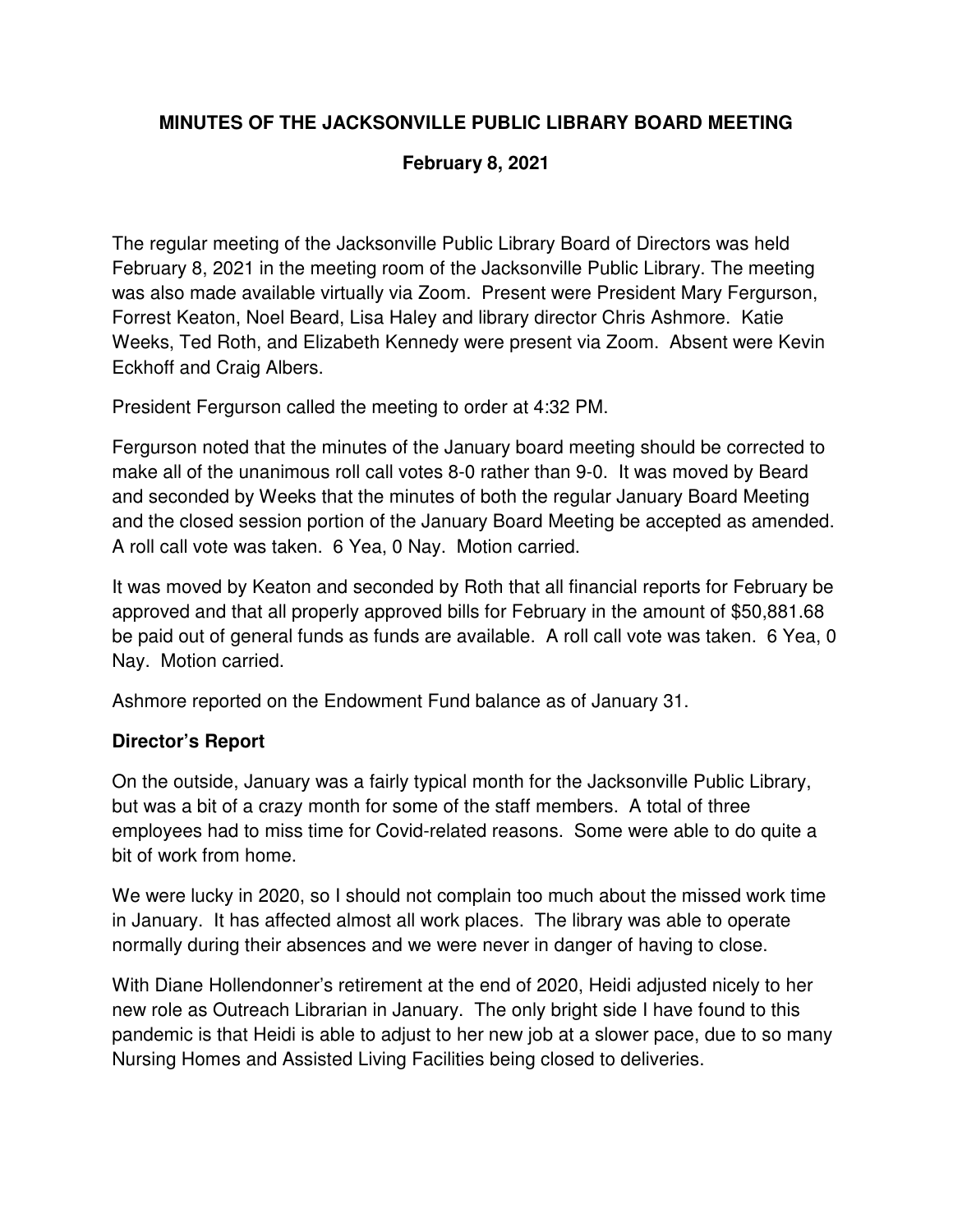Sarah and I met via conference call with a couple of database vendors. One was with a vendor we currently use and we were able to get some questions answered. The other was a sales pitch for a database that did not impress us.

The library book club met via Zoom on the evening of January 28. The group had a great discussion of the 2020 book Caste: The Origins of Our Discontents by Isabel Wilkerson. In February, we will discuss Transatlantic by Colum McCann.

Matt Martin, our IT consultant, ran into a snag with installing our new videoconferencing equipment. The north wall of the meeting room was not strong enough to support the large screen television. We decided to place the television on the west wall of the meeting room, but first had to have a fire alarm moved to the side so that we could center the screen. Bill Cors then had to come out and install an electrical outlet for the television and computer, as the west wall had no outlet. As of this writing, we should have everything up and running for the February board meeting.

Other tasks keeping me busy in January were a radio appearance on WLDS, beginning work on the Illinois Public Library Annual Report, collection development and web site and Facebook maintenance.

#### **Adult Services**

The Adult Services department was steadily busy throughout the month of January. Sarah had four technology appointments and helped patrons with other daily technology questions. Cindy and Sarah worked together to get the Youth Services programs uploaded onto Facebook. Sarah spent time promoting events using social media, sending items to local media outlets and more. She also worked on research projects with patrons relating to local history and genealogy and helped with other daily reference questions. She updated the blog, social media and the website as time permitted. She also continued weeding books to create room on the shelves upstairs.

Sarah had two live virtual events on Zoom in January. One event featured an artist who showed patrons how to draw basic landscapes. This event was very well-attended and patrons keep commenting about how much fun they had. Sarah also prepared a program about hygge for patrons on Zoom; she made small kits to go along with the program. This program was more popular than anticipated and patrons had a good time learning about relaxation and living in the present moment. Sarah also facilitated a Zoom program with the Young Explorers Club, with two Illinois College professors who described their work in the tropics. This program was very informative; the kids were engaged and asked a lot of questions.

Sarah also researched items to purchase for the collection and placed book and AV orders as needed. She put up a new display of books. Sarah attended a handful of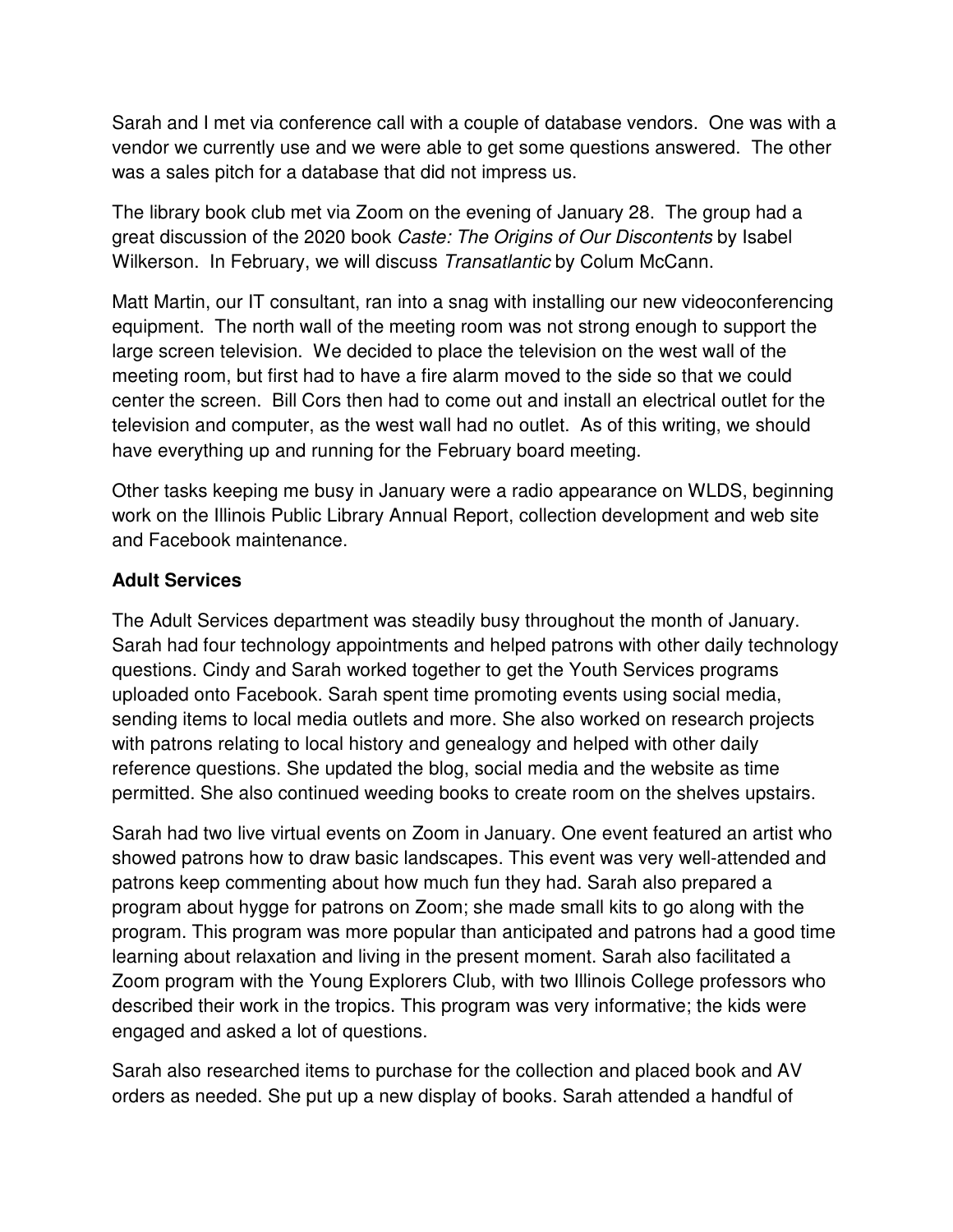webinars for the ALA grant that the library was awarded. She was also presented with a wonderful grant opportunity from United Way called "Healing Illinois." This grant seeks to advance racial equality. Sarah found a presenter that will do two virtual programs this winter that fit the parameters of the grant and wrote an RFP to receive funds.

## **Interlibrary Loan/Holds**

In January, there were 1,403 items borrowed from other libraries; 970 items lent to other libraries; and 378 reciprocal circulations.

## **Circulation Services**

The library provided amazing service to every patron that walked in the door during the month of January. The Circulation Staff was very busy with sanitizing everything and helping people on the computers and microfilm. Diane Hequet was very busy cleaning disks, fixing books, and helping patrons. Andy Mitchell was busy helping patrons and working on other projects.

Bridget pulled books from the 'new' shelf that were no longer new and changed their locations in the catalog. She also worked on the library's Pinterest account and kept the Pinterest pages up to date. She also kept track of the ISD and ISVI books to see if they had been turned in at the student's home libraries. Bridget mailed out overdue notices every day comparing the information with the patron's accounts to make sure the items had not been turned in yet. She also removed and updated patron emails based on reports sent by RSA.

## **Extension Services**

Outreach Services continued as normal in the month of January, but with a new Outreach Librarian. Heidi trained extensively with Diane during the last weeks of December, and they are still in contact in order to provide the patrons with a smooth transition.

Because most Care Facilities were still closed, Heidi was not yet able to meet patrons in person. She selected books according to their preferences, and delivered them with an introductory letter and her contact information. Facility Staff helped at the front door to exchange the new check-outs and the returns.

The Lions Club sent a generous donation of \$1,000 for the purchase of Large Print materials. That makes a total of approximately \$34,650 they have donated since 1976. The Library was very grateful for the contribution. We continued to build the Large Print collection with a wide variety of books to meet the needs of our many patrons.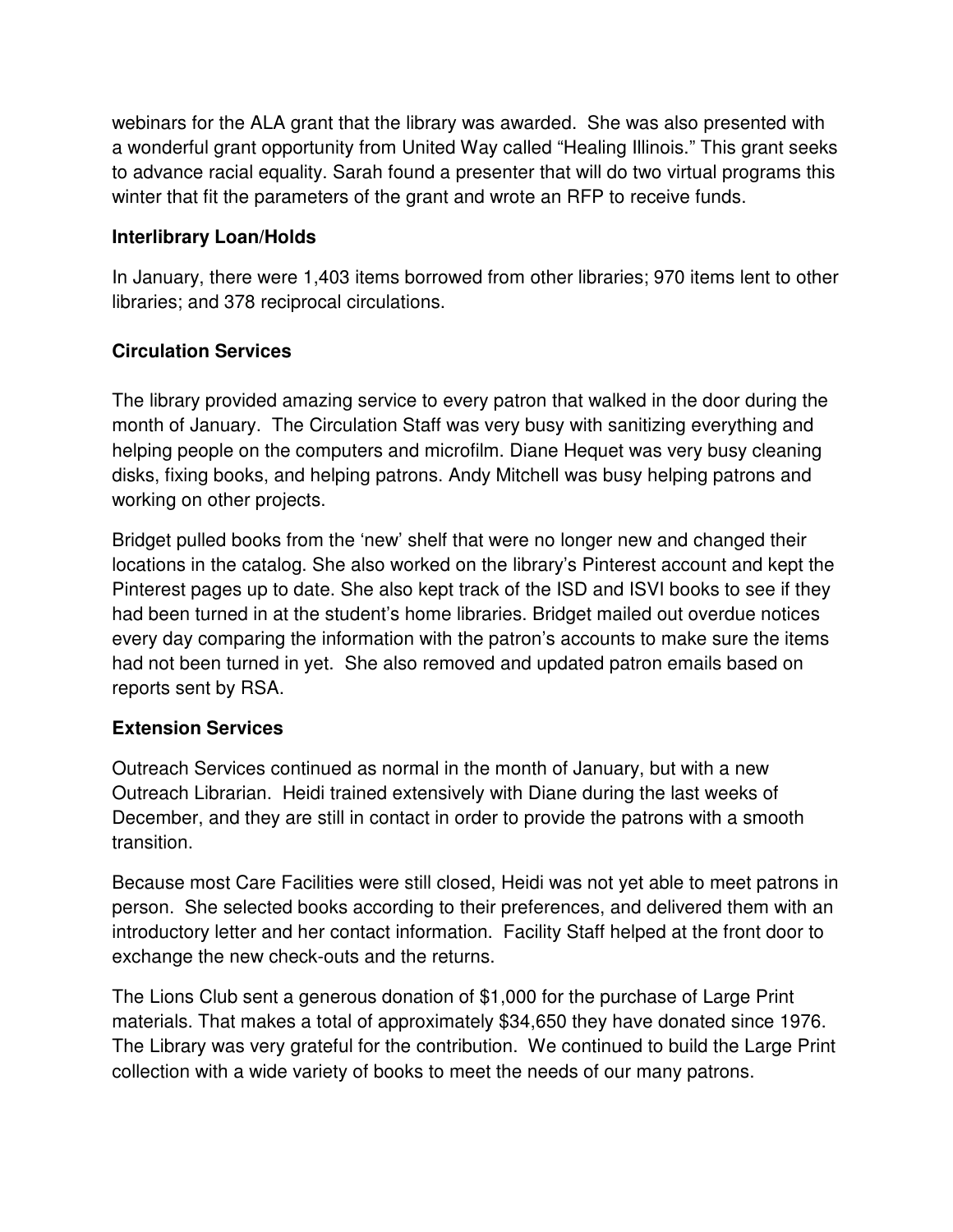Another project undertaken with the help of Bridget was new signage in the Large Print room, designating the "New Fiction" section of shelves, as well as the "Non-Fiction" shelves.

### **Youth Services**

Regular work continued in Youth Services with virtual Story Times and STEAM lessons. The Take and Make crafts were still very popular. In fact, one family sent us a picture of their grand-daughter working on one of the crafts, which was nice to see.

#### **Technical Services**

Lauren continued to excel in her role as cataloger. With Linda's cataloging assistance and Kim's efficient processing of materials, things ran very smoothly in Technical Services.

### **COMMITTEE REPORTS**

#### **Automation/Technology**

None

#### **Building and Grounds**

None

#### **Finance**

Ashmore reported that he contacted City Clerk Skip Bradshaw and was told that the balance of the library's 2020 Replacement Tax income would be paid soon.

#### **Personnel**

None

#### **Public Relations**

None

#### **FRIENDS OF THE LIBRARY**

None

## **RAILS/RSA**

None